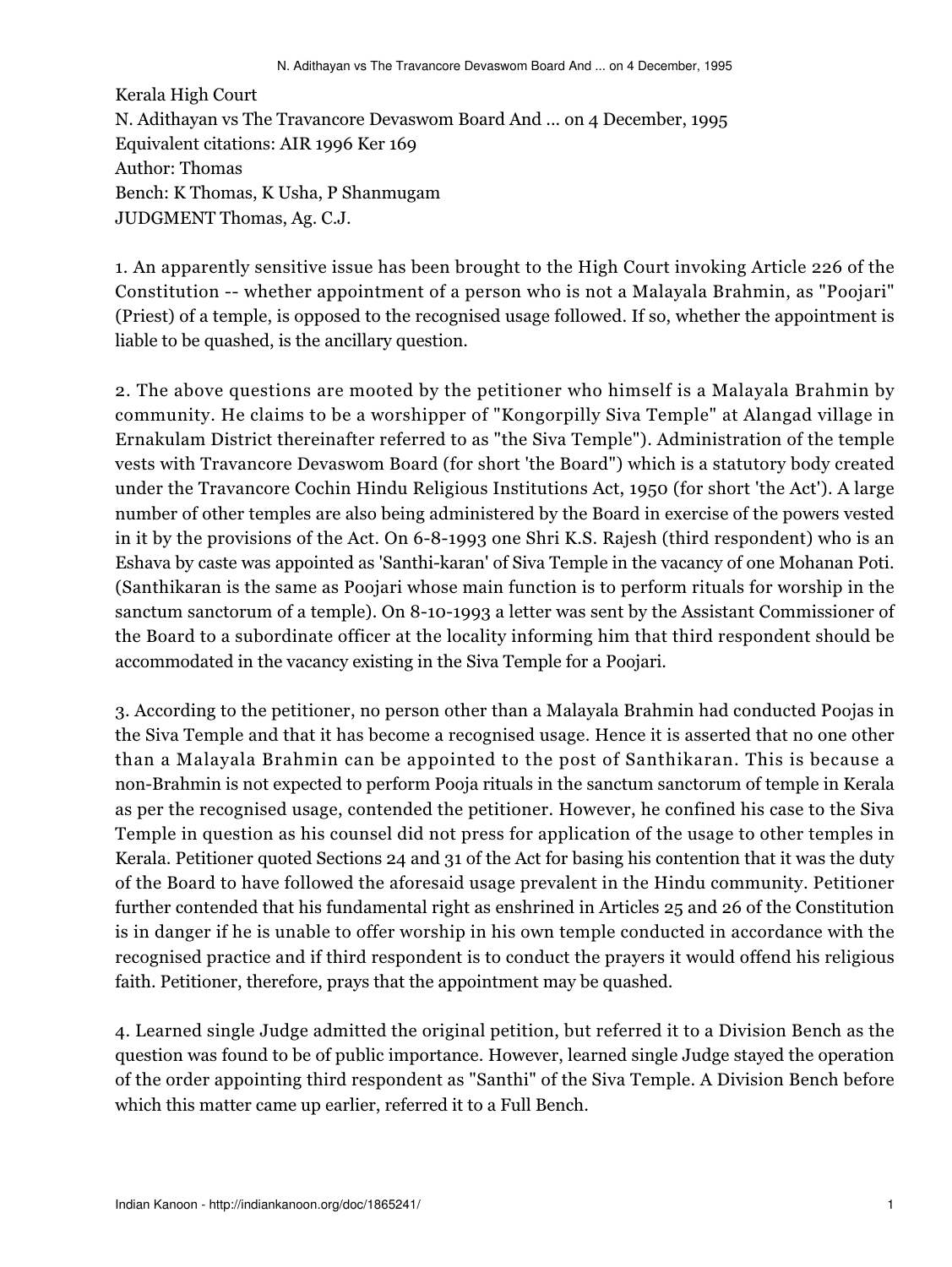5. Contentions in the original petition have been repudiated by the Board through the affidavit sworn to by its Secretary. We allowed Sree Narayana Dharma Paripalana Yogam, a company registered under the Travancore Companies Act (for short 'the SNDP Yogam') to be impleaded as a party since the company came forward to defend the decision of the Board.

6. In their counter affidavit filed by the Board it has been pointed out that there are two categories of Poojaris, one is called "Karanma Santhikars" and the other "Non-karanma Santhikars". The former holds office on the basis of hereditary rights while appointment to the latter is on the basis of selection made by the Board. Such selection is made after inviting applications from eligible Hindu candidates in the age group of 18 to 35 years with minimum educational qualification prescribed. A rank list is prepared after interviewing the eligible candidates on the basis of the marks secured by each of them. (A panel consisting of the President and members of the Board, the Devaswom Commissioner and a competent Thanthri would interview the candidates).

7. According to the Board there was no norm ever followed that Santhikaran (the Malayala word for 'Santhi') should be a Brahmin. On the other hand, candidates, irrespective of their caste have been appointed as Santhikars in various temples. A scheme for training up Santhikars was formulated by the President of "Ramakrishna Ashramam" which was approved by the Board as per resolution dated 7-5-1969 and a school was opened with Swami Vyomakesananda (who was the President of Ramakrishna Ashramam) as its Director. Ten Hindu students irrespective of their caste were selected for imparting training as Santhikars. Later the number of trainees was increased to 11 for the purpose of including a Harijan also. On successful completion of the training, those trainees were permitted to wear "sacred thread" for which a ceremony of 'Upanayanam' was performed. Such were the steps adopted for ordaining Santhikaran. The Board has mentioned the names of non-brahmins who were appointed as Santhikars during the past 10 years.

8. Both respondents stoutly repudiated the contention that there was a usage in the particular Siva Temple for appointing only Malayala Brahmins as Santhikars.

9. We shall first consider whether appointment of the 3rd respondent is in contravention of Sections 24 and 31 of the Act. The Sections are extracted below :

"24. The Board shall, out of the Devaswom fund constituted under Section 25, maintain the Devaswom mentioned in Schedule I, keep in a state of good repair the temples, buildings, and other appurtenances thereto, administer the said Devaswoms in accordance with recognised usages, make contribution to other Devaswoms in or outside the State and meet the expenditure for the customary religious ceremonies and may provide for the educational upliftment, social and cultural advancement and economic betterment of the Hindu Community."

"31. Subject to the provisions of this Part and the rules made thereunder the Board shall manage the properties and affairs of the Devaswoms, both incorporated, and unincorporated as heretobefore; and arrange for the conduct of the daily worship and ceremonies and of the festivals in every temple according to its usage".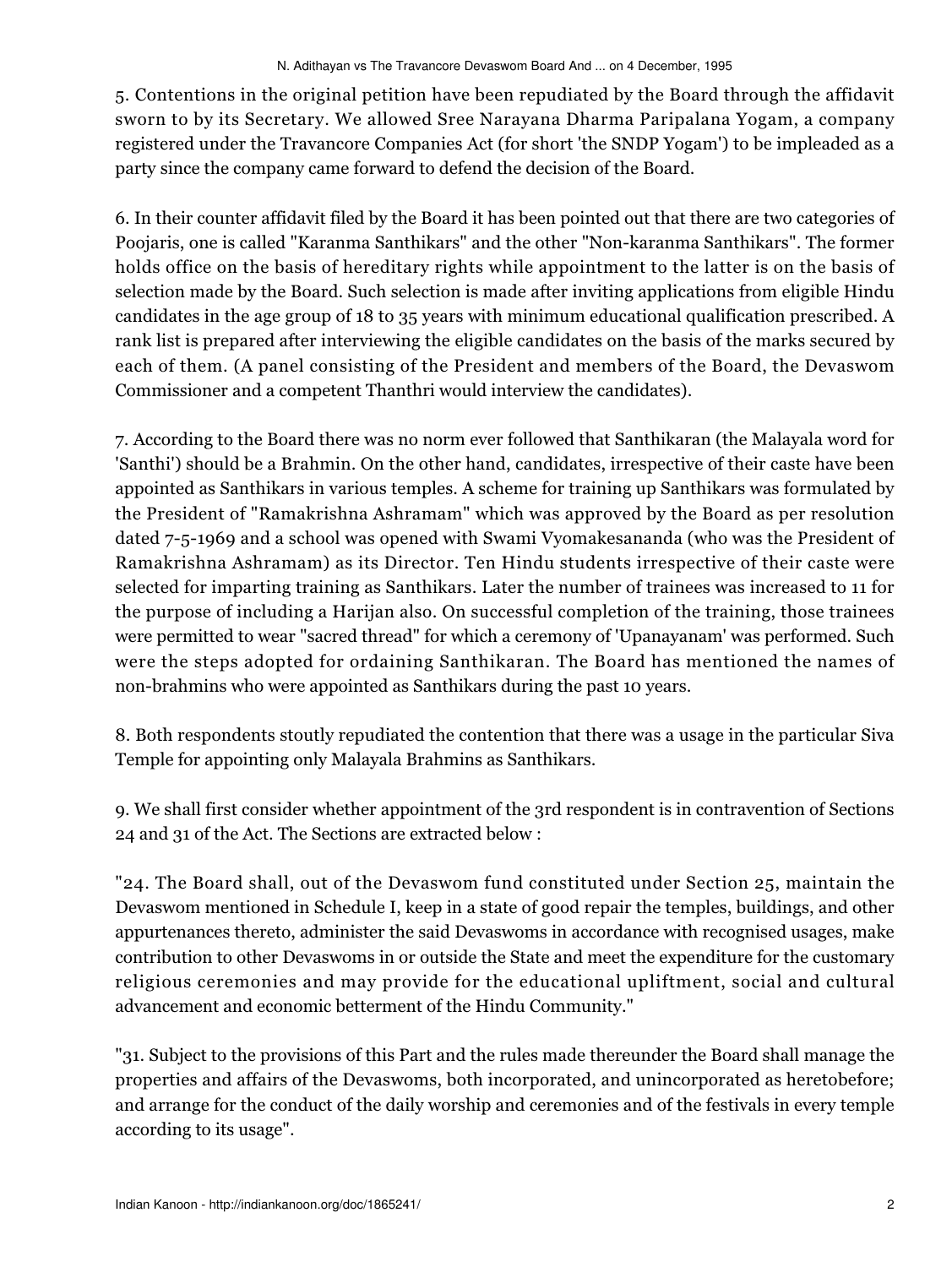No doubt both sections enjoin that recognised usages shall be preserved by the Board in the administration of the temples. But the word "usage" employed in the above provisions cannot be understood as capsuling the caste identity of the person holding any office. "Usage" and "custom" are words of cognate expression, but nevertheless both have some different perceptions and nuances. The word 'usage' generally denotes a habit or a mode of conduct or a course of action. Though such behaviour may generally be linked with human actions it is not the identity of the person vis-a-vis his caste which matters in discerning the contours of any 'usage'. In Black's Law Dictionary, the word 'usage' is described as different from custom as there is no usage through inheritance though a right can be acquired by prescription. The following passage is worthy of extraction here :

"Usage in its most extensive meaning, includes both custom and prescription, but in its narrower significance, it refers to a general habit, mode or course of procedure. A usage differ from a custom, in that it does not require to be immemorial to establish the same, but the usage must be known, certain, uniform, reasonable and not contrary to law".

1O. Thus, usage has been referred to a course of dealing, or a mode of conducting transactions of a particular kind. It cannot be understood as referring to any entitlement of a person to hold a particular office. In this context, reference can be made to Article 13 of the Constitution of India. While defining the word "law" for the purpose of the Article "custom" and "usage" have been treated differently and not as the same. If they werre meant to be regarded the same, a tautology would have been avoided by the framers of the Constitution,

11. We are, therefore, unable to agree with the contention that the word "usage" in Sections 24 and 31 of the Act is capable of legalising the practice, if any, of appointment of a person on the basis of his caste in respect of any office. The position remains the same even if the office is "Santhi" of a temple.

12. Nor can we affix legal approval to any usage by which persons belonging to one particular caste alone are employed in any office, be it priest-hood or even above it. This is particularly in view of the peremptory language contained in Article 13(2) of the Constitution which interdicts the making of any law abridging the fundamental rights. The word "usage" mentioned in Sections 24 and 31 of the Act cannot have any application to the caste of the person employed as priest or santhi in a temple because of the clear language contained in Articles 15(1) and 16(2) of the Constitution. Under the former the State cannot discriminate against any citizen on grounds only of religion, race, caste etc. and under the latter the State is restrained from discriminating between citizens on grounds only of religion, race, caste etc. regarding eligibility to hold any employment or office under the State.

13. The exception provided in Sub-article (5) of Article 16 of the Constitution cannot insulate any usage based on caste i.e. only persons belonging to a particular caste shall be employed as "Santhikaran" in a temple. The word 'denomination' mentioned in the sub-article is not intended to recognise various castes among Hindus as different denominations. The apex Court has dealt with the term "denomination" in Article 16(5) time and again (vide Commissioner, Hindu Religious Endowments v. Sri L.T. Swamiar (AIR 1954 S.C, 282), Shastri Yagnapurudadji v. Muldas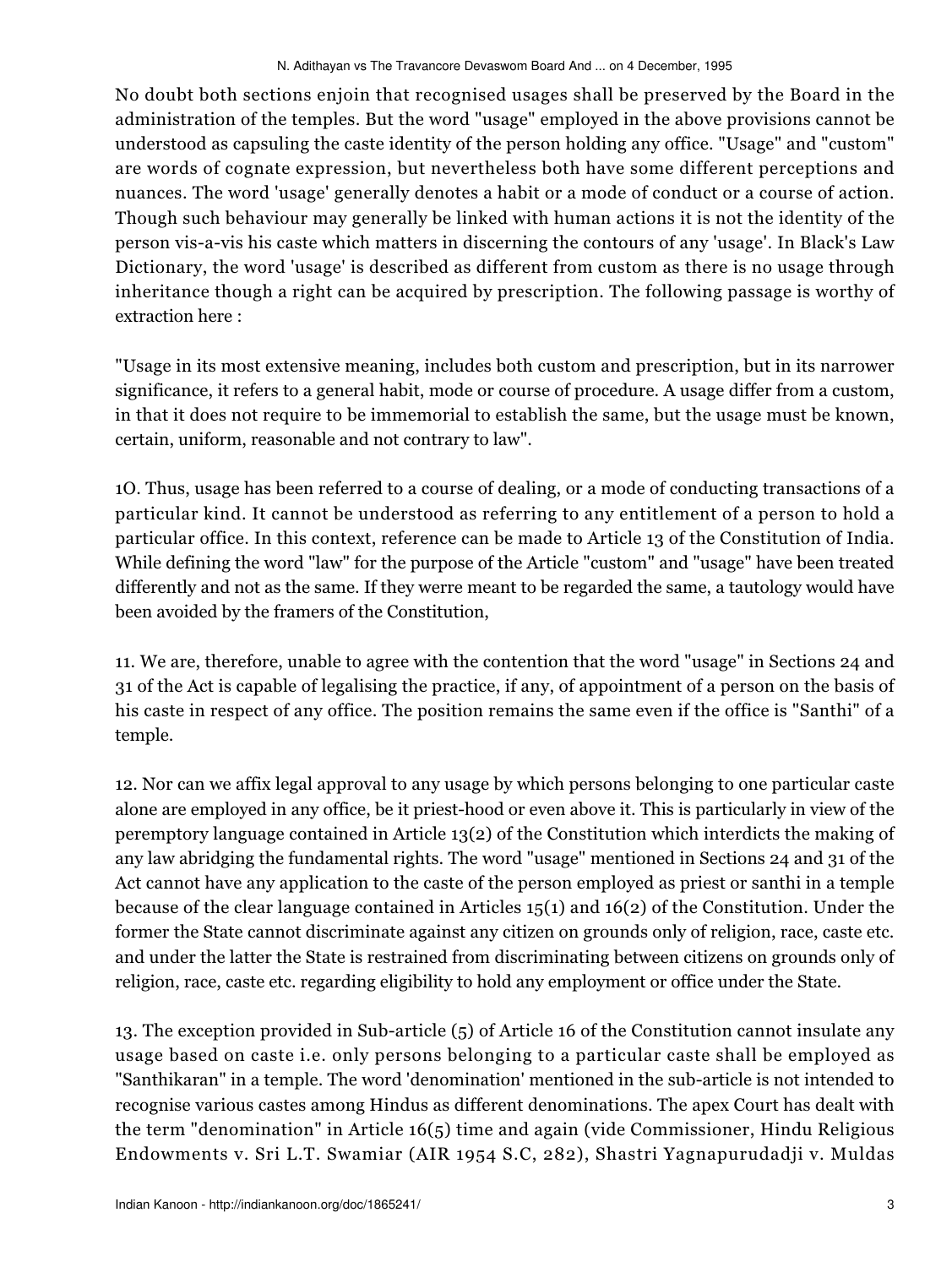Bhundardas Vaishva (AIR 1966 SC 1119) and a recent decision in Bramchari Sidheswar Shai v. State of W.B. ((1995) 4 SCC 646). Till now no attempt is made to describe a particular caste in the Hindu community as a religious denomination.

14. Next contention to be considered is that appointment of any person other than a Brahmin to the post of "sathikaran" in a particular temple would offend the fundamental right of the petitioner as enshrined in Article 25 of the Constitution. This contention is based on the premise that the right to freely practice religion would include a right to have the religious rituals performed by persons belonging to certain communities. Learned senior counsel cited some decisions of the Supreme Court and tried to find support to the said contention therefrom.

15. In Commissioner, Hindu Religious Endowments v. Sri L.T. Swamiar (AIR 1954 SC 282) a Constitution Bench has observed thus : "if the tenets of any religious sect of the Hindus prescribe that offerings of food should be given to the idol at particular hours of the day, that periodical ceremonies should be performed in a certain way at certain periods of the year or that there should be daily recital of sacred texts or ablutions to the sacred fire, all these will be regarded as parts of religion". But learned Judges have also observed that merely because such acts would involve expenditure of money or employment of priests and servants or the use of marketable commodities they will not become secular activities. Neither of the above observations can be of help in this case. The following observations of Venkitarama 'Aiyar, J. (speaking for another Constitution Bench) in Venkataramana Devaru v. State of Mysore (AIR 1958 SC 255) have been read out: "Under the ceremonial law pertaining to temples, who are entitled to enter into them for worship and where they are entitled to stand and worship and how the worship is to be conducted, are all matters of religion".

However, we cannot regard those observations as sufficient to support the contention that appointment to an office can be confined to a particular community as a matter of religion for the purpose of Article 25 of the Constitution. In Durgah Committee v. Hussain Ali (AIR 1961 SC 1402) Gajendragadkar, J. (as he then was) speaking for yet another Constitution Bench has stated that matters of religion in Article 26 would include even practices which are regarded by the community as part of its religion. We should point out that their Lordships added in the same decision that "in order that the practices in question should be treated as a part of religion they must, however, be regarded by the said religion as its essential and integral part: otherwise even purely a secular practice which is not an essential or integral part of religion would be apt to be clothed with a religious form and may make a claim for being treated as religious practices". The Bench further pointed out that protection under Article 26 "must be confined to such religious practices as are an essential and an integral part of it can no other." In Shri Govindlalji v. State of Rajasthan (AIR 1963 SC 1638) the same learned Judge has reiterated the position that "in deciding the question as to whether a given religious practice is an integral part of the religion or not, the test always would be whether it is regarded as such by the community following the religion or not". In the said decision the Constitution Bench reiterated the observations in Durgah Committee v. Hussain Ali (AIR 1961 SC 1402) as quoted above.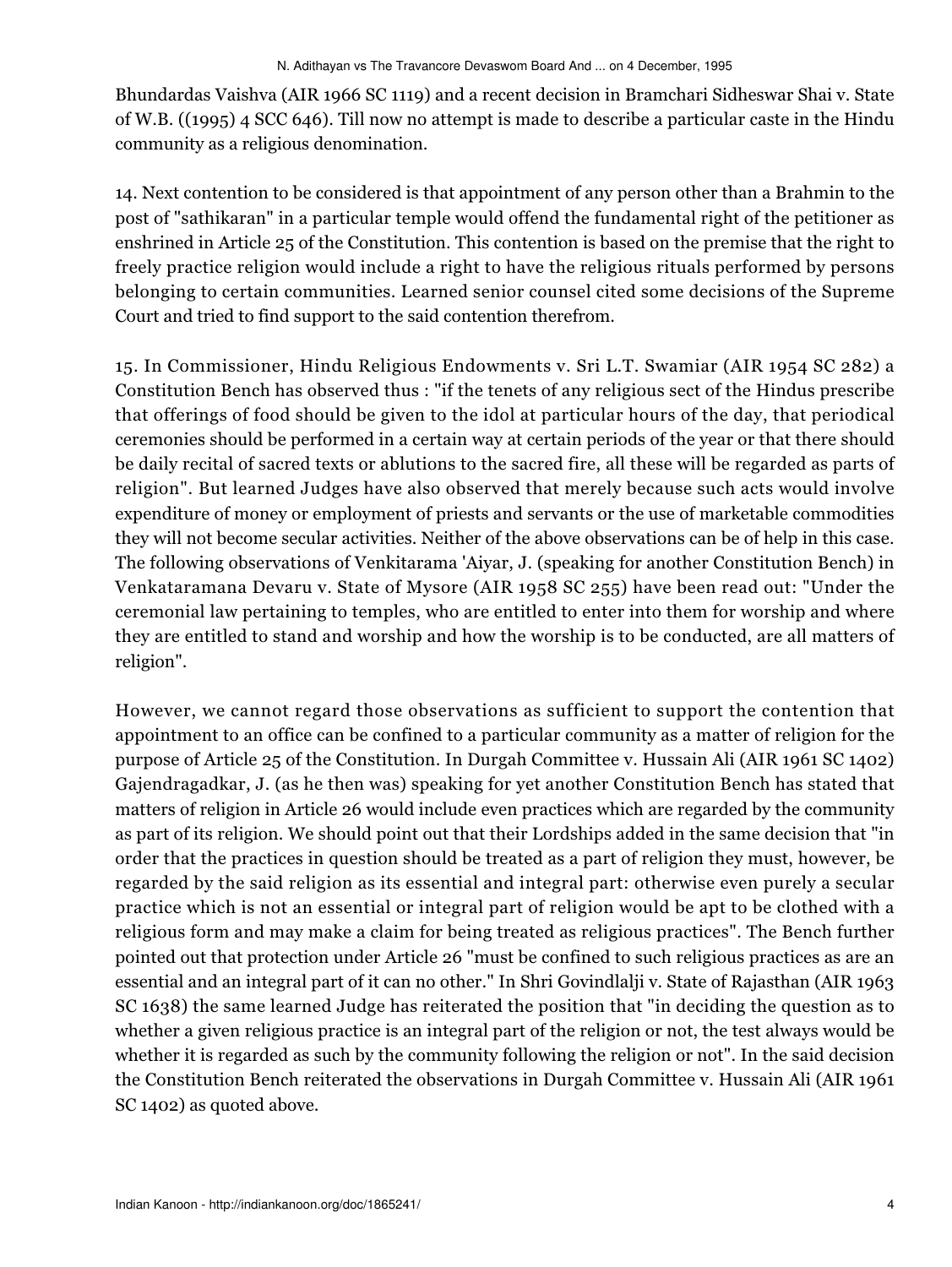16. Petitioner has no case that practice of a Malayala Brahmin performing poojas and rituals in the sanctum sanctorum of a temple is an essential and integral part of Hindu religion. Even otherwise, the right under Article 25 of the Constitution is placed only subject to the other fundamental rights enumerated in Part III of the Constitution. No religious right can, therefore, be claimed in contravention of the other fundamental rights.

17. In this context reference to Article 17 was made by Shri T.C. Mohandas, learned counsel who argued for the intervener (SNDP Yogam) which Article forbids the practice of "untouchability in any form". The said Article further proceeds to state that "the enforcement of any disability arising out of untouchability shall be an offence punishable in accordance with law". The word "untouchability" has not been defined, but it unmistakably refers to the despicable obsolete attitude practised towards persons belonging to "lower" castes in the pre-Constitution India, particularly to Harijans. It was in enforcement of the Constitutional emphasis embedded in Article 17 that Parliament passed the enactment "The Protection of Civil Rights Act (Act 22 of 1955)". It defines "a place of public workship" as a place used for public religious worship or used generally by persons professing any religion "for the performance of any religious service or for offering prayers therein". Section 3 of the said Act is the penal provision which says that whoever on the ground of "untouchability", prevents any person from "worshipping or offering prayers or performing any religious service in any place of public worship......in the same manner and to the same extent as is permissible to other persons professing the same religion or any section as such person" shall be punishable with imprisonment for a term of not less than one month etc.

18. The legislative message intended to be conveyed thereby is explicit and crisp. If a person belongs to one section or caste in the Hindu religion can perform "any religious service" in a temple, such right cannot be denied to another person belonging to a different caste of Hindu religion on the ground of his caste. The said enactment is the Parliamentary follow up for Article 17 of the Constitution and can, therefore, be understood as having become a part of it. One of the theme songs of Indian Constitution is that the erstwhile caste oriented social set up should never resurrect in this land. Even the provisions for upliftment of scheduled castes etc. embodied in the Constitution are intended to bring up those weaker sections in the society to the level of others, so that caste should eventually be inferred into oblivion and can remain there only as a fossil for future students in social science subjects. Any thinking to revive it must be snubbed in the bud itself.

19. Learned senior counsel lastly made a bid to show that under the Travancore Deveswom Manual a usage has been recognised that the priest or Santhikaran of a temple be confined to a person born in Brahmin community. He invited our attention to Chapter VII of Volume-I of the book titled "Travancore Deveswom Manual". But we failed to discern therefrom any idea of a caste oriented clergy having been formulated, nor can we treat the clauses contained in the said Manual as possessing statutory force. Even otherwise, if any such clause was intended to perpetuate any caste based order of priesthood for performing religious rituals in places of public worship, the same would crumble down hitting Article 13(2) of the Constitution.

20. The upshot of the discussion is that petitioner, apart from failing to establish a usage in respect of the Siva temple in question that only Malayaia Brahmins would be "Santhikaran", is disentitled to